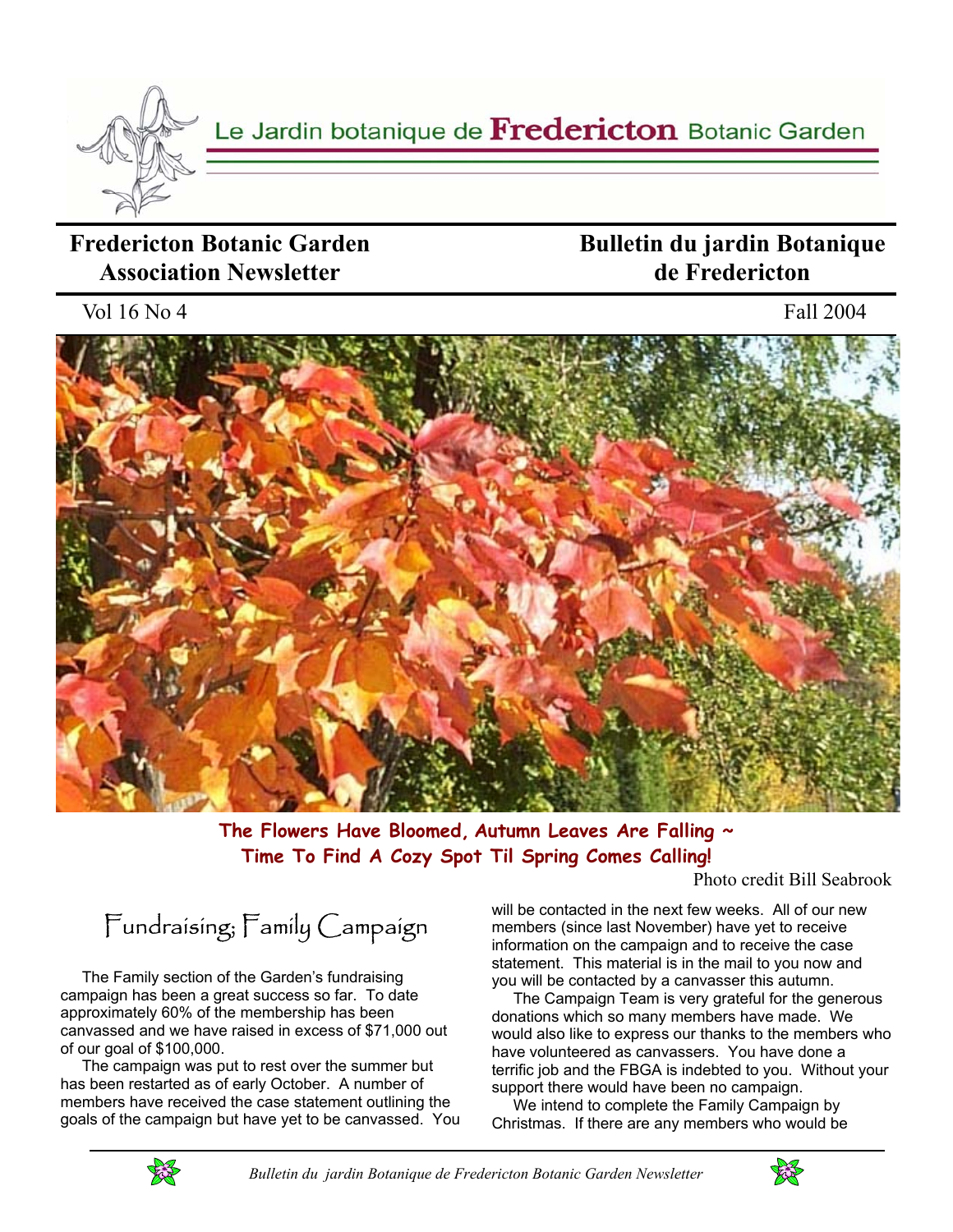willing to assist with this last portion of the family campaign please contact Bill Seabrook 459-7862 or seabrook@nb.sympatico.ca

Thanks, Bill.

Photo Contest Reminder

 The Fredericton Botanic Garden is holding a photo contest. We are looking for the best photos of the Fredericton Botanic Garden taken in all four seasons.

 The winner of the grand prize (hand-made outdoor coffee table) and two runner up prizes (to be announced ) will be announced at the 2005 Annual General meeting of the FBGA held in February.

 The competition is open to all amateur photographers, including all Fredericton Botanic Garden members, employees, families, and employees of the City of Fredericton, and City Council members and their families.

 Images will be in coloured electronic format. Thirty-five mm slide film can be scanned and burned on a CD. All submitted photos will become the property of the Fredericton Botanic Garden Association, and will likely be used in publicity publications and on the Fredericton BotanicGarden website. We are particularly interested in images of people and plants in the Garden.

 Let your imagination run wild and see if you can capture images of some of our animal friends in the Garden. There have been recent sightings of black bear, owl, pileated woodpeckers, deer and racoons.



 Load your favourite photos of the Fredericton Botanic Garden onto a CD and send them to :

Fredericton Botanic Garden Association P.O. Box 57 Fredericton, Station "A" New Brunswick E3B 2Y4 Tel: 452-9269



Dates to mark in your Calendar **Annual General Meeting and Silent Auction February 12, 2005** 

#### **Seedy Saturday February 26, 2005**

# Talks in the Garden

 We hope you will plan to attend the Talks in the Garden. The Talks take place in the Botanic Garden centre off Cameron Court.



 Following the presentation there is an opportunity for questions and discussion. Light refreshments are provided.

 *Would you like to have a better lawn next year?* On **October 28th**, Vivian Wilcox, an avid gardener, whose garden was on the 2004 Botanic Garden tour, will emphasize organic lawn care. Vivian will extol the benefits of compost tea and other organic methods to have a healthy lawn without herbicides or pesticides.

#### *After the leaves fall, do you have difficulty identifying trees?*

 Rudy Stocek, a retired Forrester, Wildlife Biologist and Fishery Scientist, on **November 25th** will give a presentation on how to identify trees using identifiers other than leaves. He has written a book on the subject which he will have available at the presentation.

 By **January 27th, 2005**, we will especially welcome the bright summer colors of the daylily blossoms on the slides Ruth Muldrew will be showing.

 Ruth, a daylily grower, will also have some slides of daylilies she has hybridized. She will explain how this is done, as well as share other information about growing daylilies.

 We look forward to seeing you at the Talks in the Garden.

Nadia Khoury, Chair, Talks in the Garden - 454-5864 Joyce Astle - 455-9357

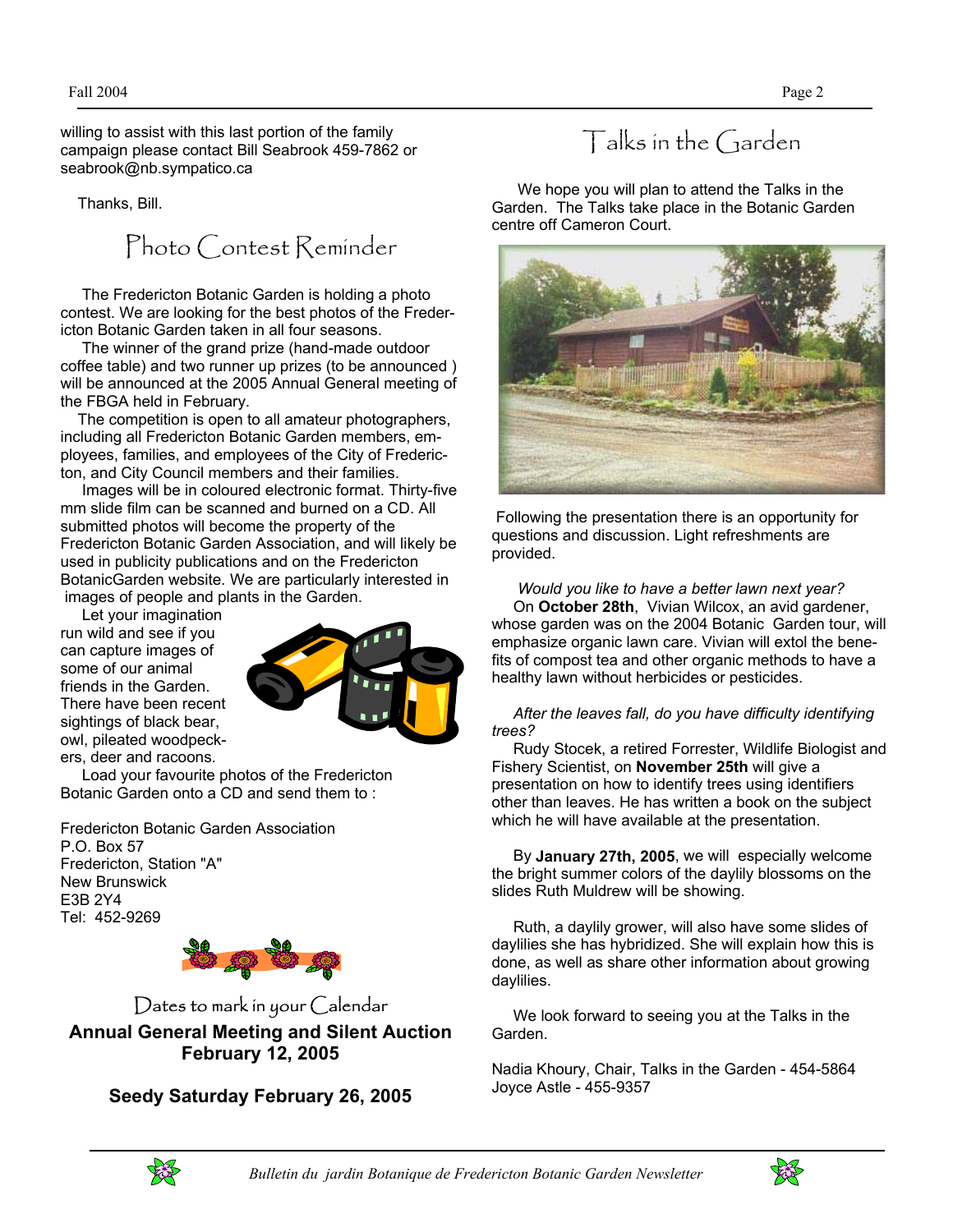# Membership Committee

 We welcomed many people to our "Membership and Information" booth during the Treasured Garden Tour party. We were kept busy answering questions, and showing the items in the new Botanic Boutique, and handing out many membership brochures. We hope we can welcome more new members as a result over the coming weeks as the forms are mailed in. If you have recently received a renewal reminder in the mail, please send it in.

 We would like to extend a hearty welcome to all the new and renewing members who joined the Association during the garden party. Thank you all for your support. Your help in building the Garden is much appreciated.

 The draw prizes, a basket filled with items of appeal to a gardener, and the golf shirt and cap kindly donated by Global News were won by Heather Smith and Roberta McKenzie. Congratulations to both!

 We hope that all members will take full advantage of the many benefits of membership in FBGA (listed elsewhere in

this Newsletter - and including a new outlet offering 10% discount - Kent's Building Supplies' garden centre).

 We plan to offer a Christmas wreath again this year as an incentive to members to give gift memberships to someone who is not presently a member. So keep the people on your Christmas list in mind. The deadline for receipt of these gift memberships is November 25, so that the wreath can be delivered in the first week of December.

We will also be offering an "allegedly fabulous" prize to the member who brings in the most new members from January 1, 2005 to June 30, 2005. More information will follow in a future Newsletter.

#### Welcome new members

Margaret Cameron Joan Carmody Karen Cook Don Drury Linda Glasford Brad Green Robert & Alvina Jones Zorka Karbusicky Caroline Lubbe-D'Arcey Roberta MacKenzie Anne O'Brien Jackie Stewart Vivian Wilcox Eileen Blair

|                                       |       | notice, by email of all events;<br>10 % discount at<br>Capital Landscape and City Designers<br>Co-op Country Store- Corn Hill Nursery<br>Green Village-Scott's Nursery-<br>Wetmore's Nursery |                    |                    |             |
|---------------------------------------|-------|----------------------------------------------------------------------------------------------------------------------------------------------------------------------------------------------|--------------------|--------------------|-------------|
| Please give my gift Membership<br>t o |       | _______________________________                                                                                                                                                              | from               |                    |             |
| Address                               |       |                                                                                                                                                                                              | Address            |                    |             |
| $\overline{C}$ ity                    |       | Prov. Postal Code                                                                                                                                                                            | $\overline{C}$ ity | Prov.              | Postal Code |
| telephone                             | email |                                                                                                                                                                                              | telephone          |                    | email       |
| Individual \$20<br>Family \$35        |       | Student \$15                                                                                                                                                                                 |                    | <b>Senior \$15</b> |             |